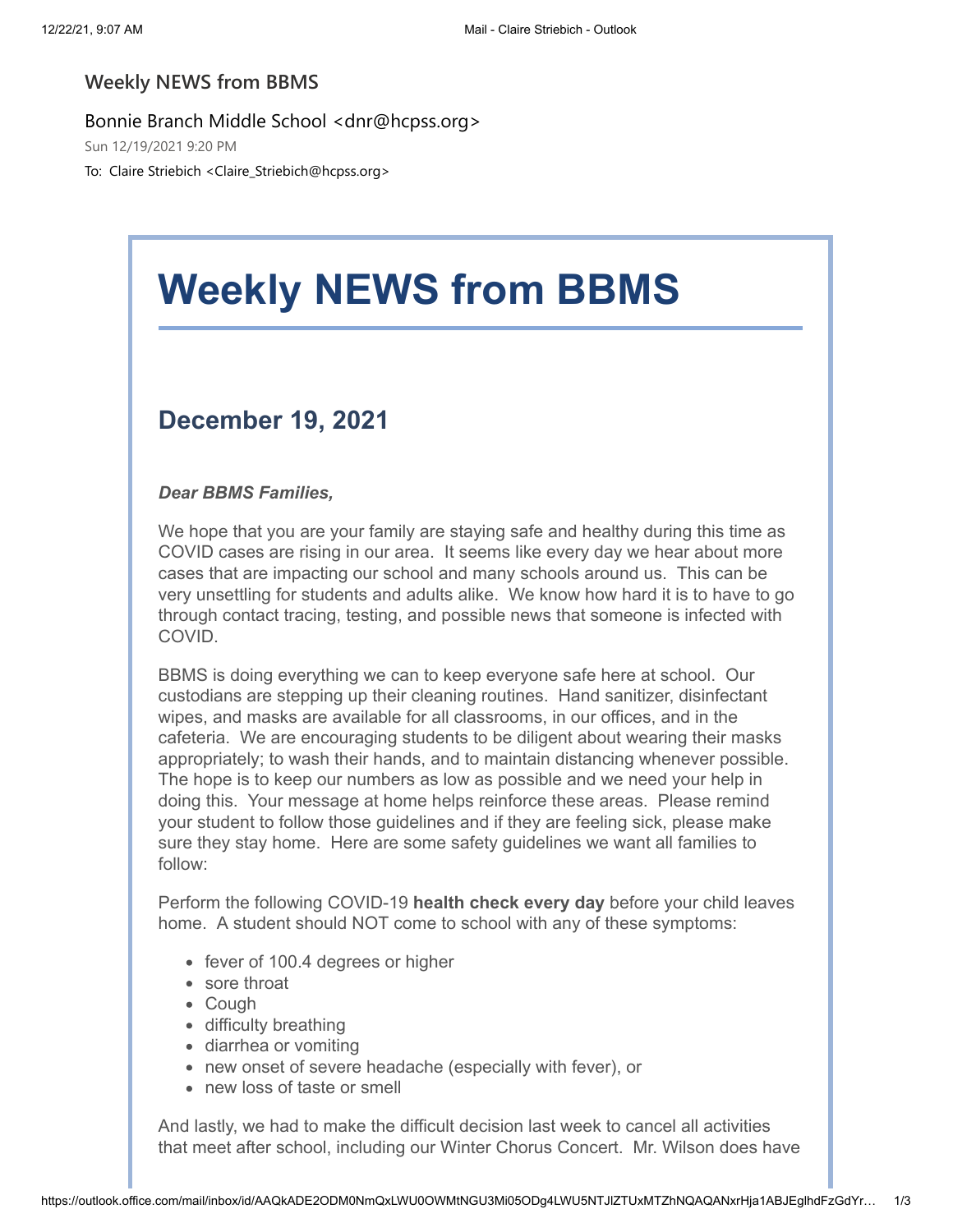a surprise for families and for the entire school to help showcase the talents of our choral groups. So, stay tuned!

### **STUDENTS OF THE MONTH**

**And now some good news! STUDENTS OF THE MONTH AT BBMS are recognized in each grade and we thought we should share this news with you here.**

**Our teams nominate students each month for being Ready, Respectful and Responsible.**

**6th Grade Students of the Month (September, October, November & December):**

Adejola Abdulkadir

Gabriela Alves

Jenna Beers

Darixa Cedillo Lemu

Wes DiGuilio

Isiah EkpoRebecca Frisbie

Alizzon Gonzales Chacon

Geoffrey Gantt

Dillon Hogan

Mohammad Mansy

Lydia Ryan

Ryan Song

Ose Uzana

Justin Wang

Kaylee Wong

**7th Grade Students of the Month (December):**

Ben Dawson

Mariam Ezzeldin